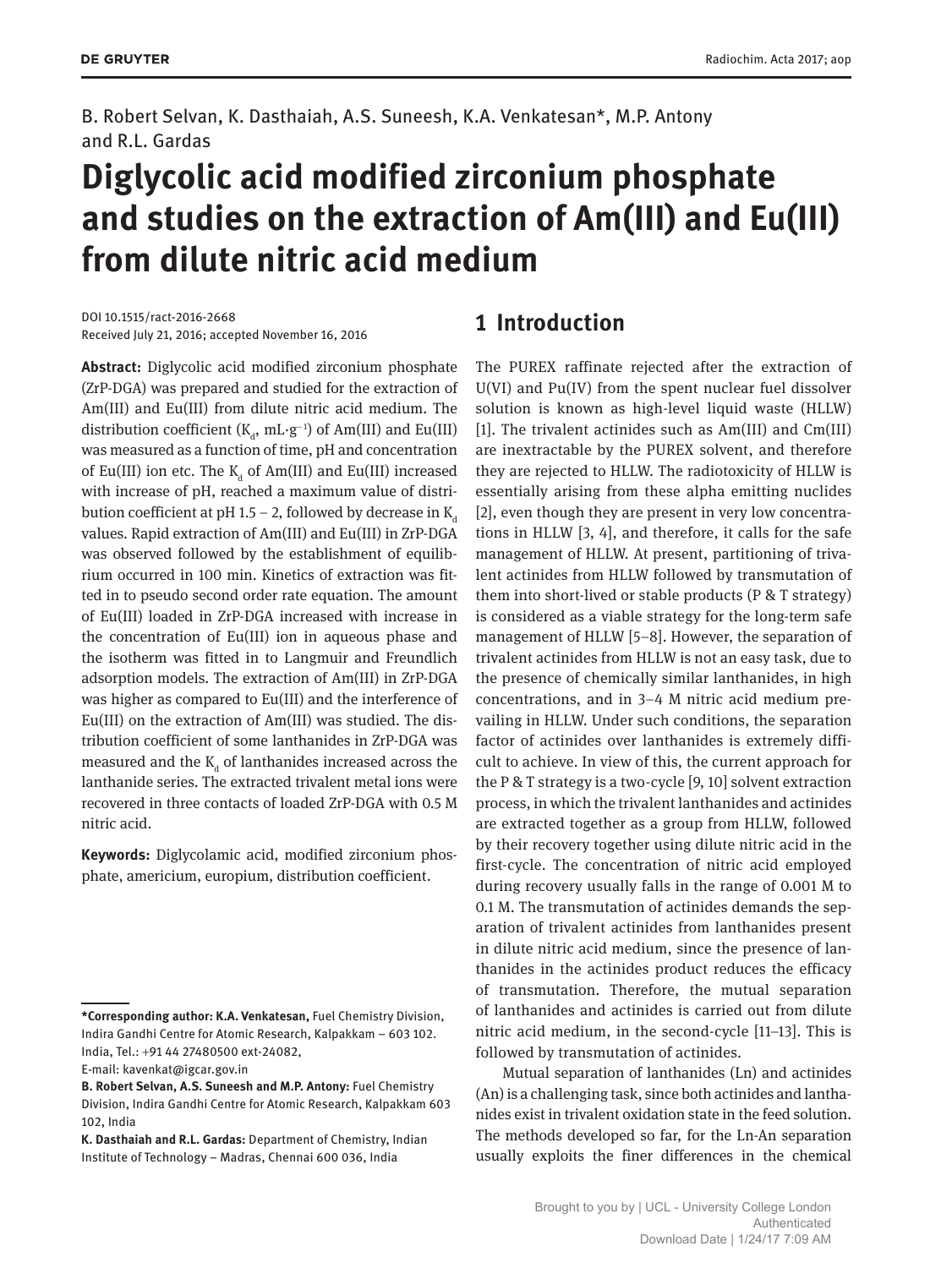behavior of lanthanides and actinides towards various ligands. Several solvent extraction based separation methods have been reported for the mutual separation of lanthanides and actinides [11–13]. However, the studies on the mutual separation of lanthanides and actinides using solid phase adsorbents are very limited. Even though, the methods based on solvent extraction are popular for the separation and recovery of target metal ions, the solid phase extraction method is an apt method for the mutual separation of lanthanides and actinides owing to the fact that actinides are present in very small concentrations in the feed solution.

Inorganic adsorbents are proven candidates for the separation and recovery of hazardous metal ions from aqueous waste streams [14]. It is well recognized that inorganic ion adsorbents are the suitable candidates for the separation of fission products, especially 137Cs and <sup>90</sup>Sr from nuclear wastes [15]. They are characterized by the extraordinary selectivity towards fission products and excellent radiation stability. In addition, the fission product trapped inorganic material can be directly immobilized to a ceramic or glass form for final disposal [16–18]. Excellent reviews by Clearfield [19–21]; Mimura [22] and others [23, 24] describe the recent developments in inorganic adsorbents and their applications in the treatment of nuclear waste. Zirconium phosphate (Zr–P) [25], ammonium molybdophosphate (AMP) [26] and crystalline silico-titanate [27] are proposed as the promising inorganic sorbents for the efficient separation of <sup>137</sup>Cs and polyantimonic acid [28] for <sup>90</sup>Sr from acid solution. However, the studies on the extraction of trivalent actinides and lanthanides from dilute nitric acid medium (pH 1 to pH 3) are very limited owing to the poor selectivity exhibited by these inorganic materials.

To enhance the selectivity of inorganic adsorbents towards trivalent actinides, it is necessary to modify the surface of the adsorbent with task specific ligands suitable for actinide extraction [29]. In the recent past, the task specific ligands anchored on inorganic solid supports such as silica, titania etc. are receiving increased attention and they are being investigated for the adsorption of radiotoxic metal ions [30–32]. In the present paper, we report the synthesis of diglycolic acid modified zirconium phosphate (ZrP-DGA) and studies on the extraction of Am(III) and Eu(III) from aqueous nitric acid medium. Diglycolic acid is similar to diglycolamic acid which is regarded as a promising candidate for the mutual separation of Am(III) and Eu(III) from dilute nitric acid medium. Since diglycolic acid posses two carbonyl group and an etheric oxygen atom, it is expected to exhibit high extraction of trivalent lanthanides and

actinides from dilute nitric acid medium. In view of this, diglycolic acid was chemically attached on the surface of zirconium phosphate and studied for extraction of Am(III) and Eu(III) from dilute nitric acid medium. Since the nitric acid concentration range in the feed solution for Ln-An separation falls in the range of 0.001 M to 0.1 M, this acid concentration range was chosen for extraction studies. The effect of various parameters such as duration of equilibration, concentrations of nitric acid and europium ion on the distribution coefficient of Am(III) and Eu(III) in ZrP-DGA was studied. The conditions needed for efficient separation of americium(III) from europium(III) was identified. The results are reported in this paper.

## **2 Experimental**

### **2.1 Materials and methods**

All the chemicals and reagents used in the study were of analytical grade. Zirconyl chloride was procured from SD Fine Chemicals Limited. Ortho Phosphoric acid (85%) was procured from E-Merck. Diglycolic anhydride (98% purity) was procured from Sigma Aldrich Chemicals. All these chemicals were used without any purification.  $(152 + 154)EuCl$ tracer was purchased from Board of Radiation and Isotope Technology, Mumbai and <sup>241</sup>Am(III) was received from Oak Ridge National Laboratory as  $Am_2O_3$  and dissolved in nitric acid.

#### **2.2 Preparation of ZrP-DGA**

Zirconium phosphate was prepared by the procedure described elsewhere [33]. It involved the addition of 1 M phosphoric acid solution (250 mL), drop-wise, to 0.1 M zirconyl chloride (250 mL) taken in a round bottom flask. The mixture was stirred efficiently and adjusted to pH 1 to obtain white colored zirconium phosphate. To this zirconium phosphate, the diglycolic anhydride (DGAn) was added and the mixture was refluxed for about 3 h at 333 K. The quantity of DGAn added to the mixture was varied from 2 to 6 g. The precipitate obtained was filtered, washed thoroughly with distilled water (till Cl <sup>−</sup> was free) and dried at 343 K. The reaction scheme is shown in Figure 1. The product obtained without DGAn was abbreviated as ZrP and with DGAn was abbreviated as ZrP-DGA.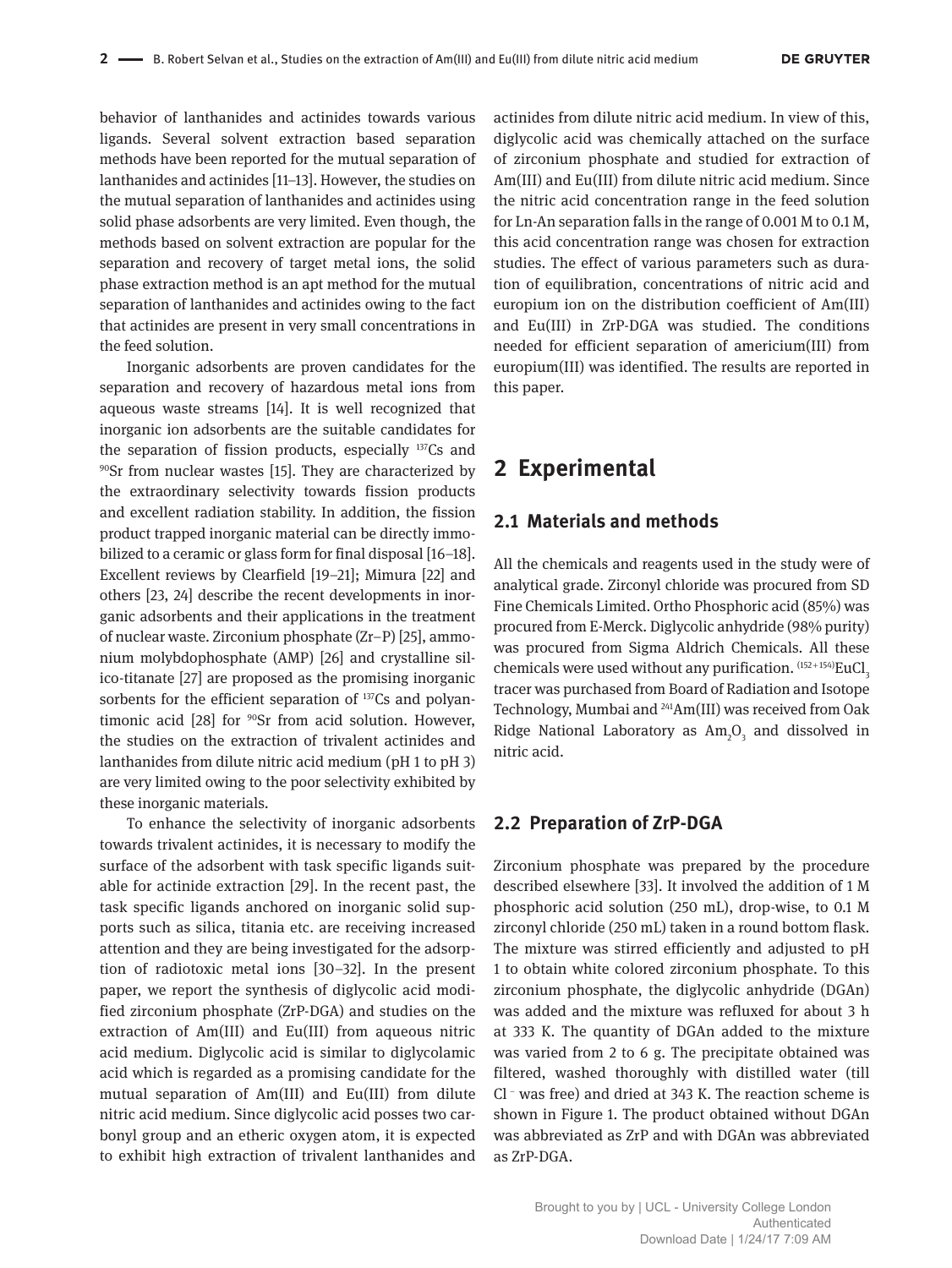

**Figure 1:** Reaction scheme for the synthesis of ZrP-DGA.

### **2.3 Batch studies**

All the extraction experiments were conducted at 298 K. The batch equilibration experiments involved mixing of 0.05 g ZrP-DGA with 10 mL of dilute nitric acid solution spiked with  $241$ Am or  $(152+154)$ Eu tracer. The solution and ZrP-DGA were taken in a 20 mL stoppered tube and mixing was achieved by rotating the test tube, at 50 rpm, in upside-down rotation. After 3 h of equilibration the mixture was allowed to settle and an aliquot (1 mL ) was taken from the supernatant aqueous phase. The radioactivity of  $241$ Am or  $(152+154)$ Eu present in aqueous phase was measured using a well-type NaI(Tl) scintillation detector coupled with single channel analyser. The distribution coefficient was determined from the radioactivity measurement of aqueous phase and using equation 1.

$$
K_{d} \left( mL \cdot g^{-1} \right) = \left( \frac{A_{o} - A_{f}}{A_{f}} \right) \times \left( \frac{V}{m} \right)
$$
 (1)

where  $A_0$  and  $A_f$  are the initial and final radioactivity of aqueous phase. V (in mL) is the volume of aqueous phase, and m (in gram) is the mass of the adsorbent taken for equilibration.

### **2.4 Kinetic studies**

The rate of uptake of Am(III) or Eu(III) in ZrP-DGA was studied by equilibrating 0.05 g of ZrP-DGA with 10 mL of dilute nitric acid solution (pH 2) spiked with 241Am or (152+154)Eu tracer. At various intervals of time the equilibration was stopped and an aliquot (1 mL) was taken from the aqueous phase. From the initial activity and the activity after equilibration, the percentage of Am(III) or Eu(III) extracted in ZrP-DGA was calculated by using equation 2.

$$
\% \text{ Extraction} = \left(\frac{A_{0} - A_{f}}{A_{0}}\right) \times 100 \tag{2}
$$

#### **2.5 Adsorption isotherm**

Batch experiments were conducted at 298 K by equilibrating 0.05 g of ZrP-DGA with 10 mL of nitric acid solution (pH 2) containing various concentrations of europium nitrate (europium concentration varied from 10 mg⋅L<sup>-1</sup> to 1000 mg·L<sup>-1</sup>) spiked with <sup>(152+154)</sup>Eu tracer. The testtubes were rotated with a constant speed of 50 rpm for a period of 3 h. Aliquots were withdrawn from the aqueous phase before and after extraction. The amount of Eu(III) extracted in ZrP-DGA was determined, as described above.

### **2.6 Interference study**

The extraction of Am(III) in presence of Eu(III) was conducted by equilibrating 0.05 g of ZrP-DGA with 10 mL of nitric acid solution (pH 2) containing various concentrations of europium nitrate (europium concentration varied from 10 mg·L<sup>-1</sup> to 1000 mg·L<sup>-1</sup>) spiked with <sup>241</sup>Am tracer. The test-tubes were rotated with a constant speed of 50 rpm for a period of 3 h. Aliquots were taken from the aqueous phase before and after extraction. The radioactivity of 241Am in the aqueous solution was measured by using a well – type NaI(Tl) scintillation detector. The amount of Am(III) extracted in ZrP-DGA was measured from the initial and final radioactivity values, as described above.

#### **2.7 Instrumentation**

The X-ray diffraction pattern of the sorbent was obtained using a Philips 1011 X-ray diffractometer (operating with 40 KV and 45 mA) with Cu K $\alpha$  (1.5406 Å) radiation. Ultima C spectroanalyser (Jobin Yvon, France) equipped with ICP excitation source was used in the present study.

# **3 Results and discussion**

### **3.1 Characterization of ZrP-DGA**

Zirconium phosphate (ZrP) was prepared by the procedure [33] described in Section 2.2. The quantity of diglycolic anhydride added to ZrP during synthesis was varied from 2 to 6 g. After the synthesis, the distribution coefficient of Am(III) was measured in ZrP at pH 2 as well as DGA modified ZrP, namely ZrP-DGA at pH 2, and the results are displayed in Table 1. It can be seen that the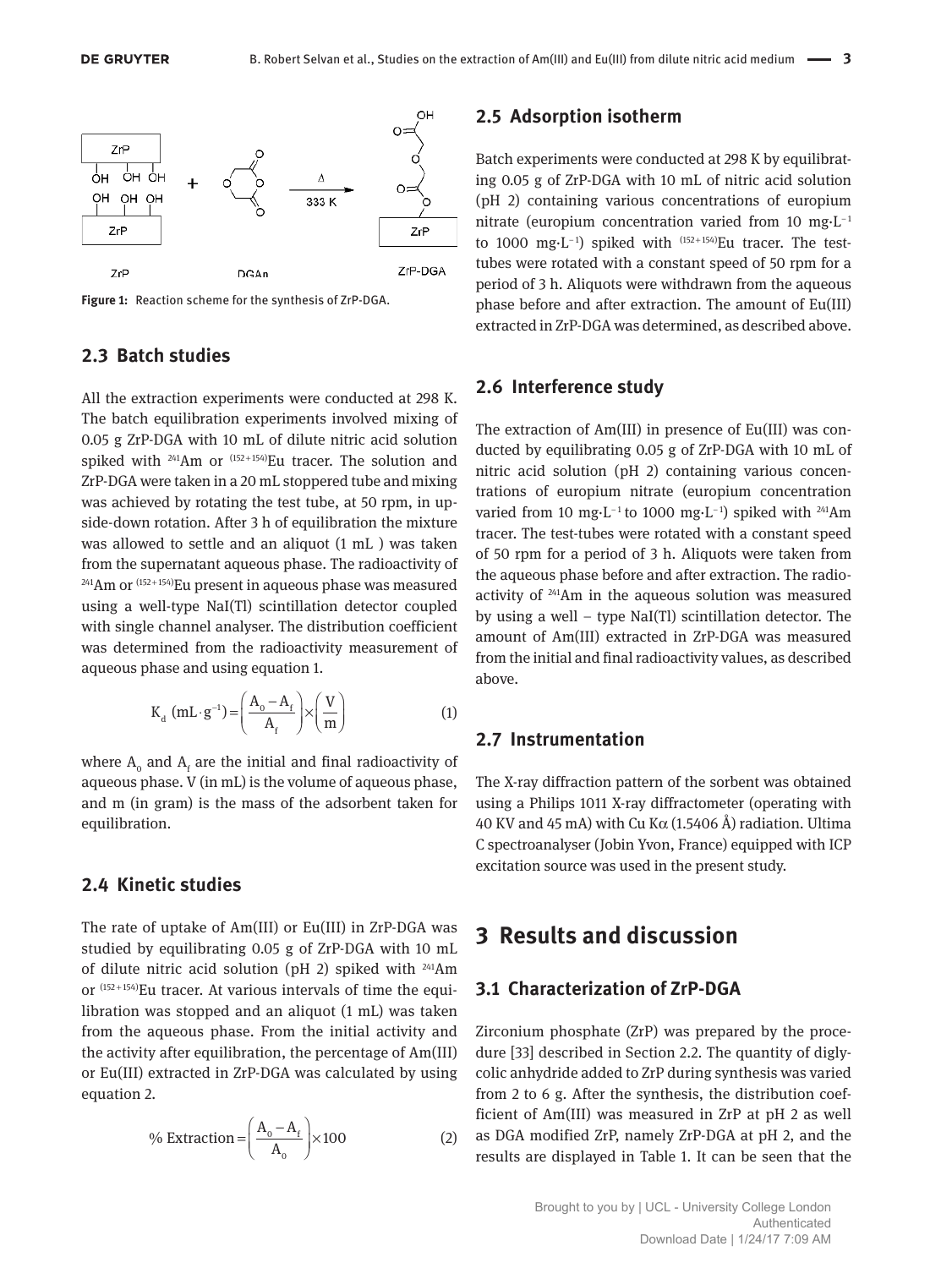| <b>Table 1:</b> Distribution coefficient of Am(III) at pH 2 in ZrP and |  |
|------------------------------------------------------------------------|--|
| ZrP-DGA prepared at various quantities of DGAn.                        |  |

| Diglycolic anhydride (DGAn)/g | K, of Am(III) at pH $2/mL \cdot g^{-1}$ |  |  |
|-------------------------------|-----------------------------------------|--|--|
| Nil                           | $51 \pm 2$                              |  |  |
| $\mathcal{P}$                 | $2348 \pm 20$                           |  |  |
|                               | $3154 \pm 20$                           |  |  |
|                               | $5582 \pm 20$                           |  |  |
| 6                             | $5587 \pm 20$                           |  |  |

Volume of 0.1 M zirconyl chloride taken for synthesis = 250 mL. Volume of 1 M phosphoric acid taken for synthesis = 250 mL.

distribution coefficient of Am(III) in ZrP is ~50 mL·g<sup>-1</sup>. However the distribution coefficient increased to the value of ∼ 2300 mL·g− 1 when 2 g of diglycolic anhydride (DGAn) was added to ZrP during synthesis. This indicates that DGAn modifies the surface of ZrP and enhances the distribution coefficient of Am(III). Diglycolic anhydride contains an etheric oxygen and a couple of > C=O groups. During the reaction of DGAn with ZrP, it is quite likely that DGAn undergoes a reaction with ZrP leading to the formation of diglycolic acid over the surface of ZrP, as shown in Figure 1. Since diglycolic acid is similar to diglycolamic acid which is a well- known reagent [11] for the extraction of trivalent metal ions from dilute nitric acid medium, the distribution coefficient of Am(III) in ZrP-DGA increased to ∼ 2300 mL·g− 1 when DGAn was added to ZrP during synthesis. Moreover, the distribution coefficient of Am(III) in ZrP-DGA further increased with increase in the quantity of DGAn added during



**Figure 2:** Powder X-Ray diffraction pattern of ZrP and ZrP-DGA. The XRD pattern of ZrP matches with std. zirconium phosphate JCPDS 34-0127.

synthesis, as shown in Table 1. However, the increase in  $\text{K}_{\text{d}}$  of Am(III) was insignificant after adding 5 g of DGAn during synthesis. Therefore, bulk of ZrP-DGA was synthesized by adding 5 g of DGAn to ZrP and the product obtained was employed for all other extraction studies. Figure 2 shows the XRD pattern of ZrP and ZrP-DGA. The XRD pattern of ZrP matches well with the XRD pattern of zirconium phosphate reported in literature (JCPDS 34-0127, [34]). Moreover, it can be seen that the pattern obtained after DGAn modification (ZrP-DGA) is similar to ZrP. This indicates that introduction of diglycolamic acid in ZrP does not alter the structure of ZrP to any significant extent, indicating the matrix is intact.

### **3.2 Kinetics of extraction**

The rate of extraction of Am(III) and Eu(III) in ZrP-DGA was studied and the results are shown in Figure 3. It can be seen that the percentage of extraction of Am(III) and Eu(III) in ZrP-DGA increases with increase in the duration of equilibration and the equilibrium was established in 100 min. Therefore, for all extraction studies, equilibration was conducted for about 3 h to ensure the establishment of equilibrium. To understand the kinetics of extraction, the uptake of Am(III) and Eu(III) in ZrP-DGA was modeled with the pseudo-first order and pseudo-second order kinetics equation. It is well-recognized [35] that the rate of extraction of metal ions in solid phase can be given by the pseudo-first order and pseudo- second order



**Figure 3:** Variation in the percentage extraction of Am(III) and Eu(III) as a function of time, fitted using pseudo-second order rate equation. Adsorbent phase: ZrP-DGA (0.05 g), Aqueous Phase: pH 2 solution (nitric acid medium) (10 mL), spiked with <sup>241</sup>Am or <sup>(152+154)</sup>Eu tracer at 298 K.

Brought to you by | UCL - University College London Authenticated Download Date | 1/24/17 7:09 AM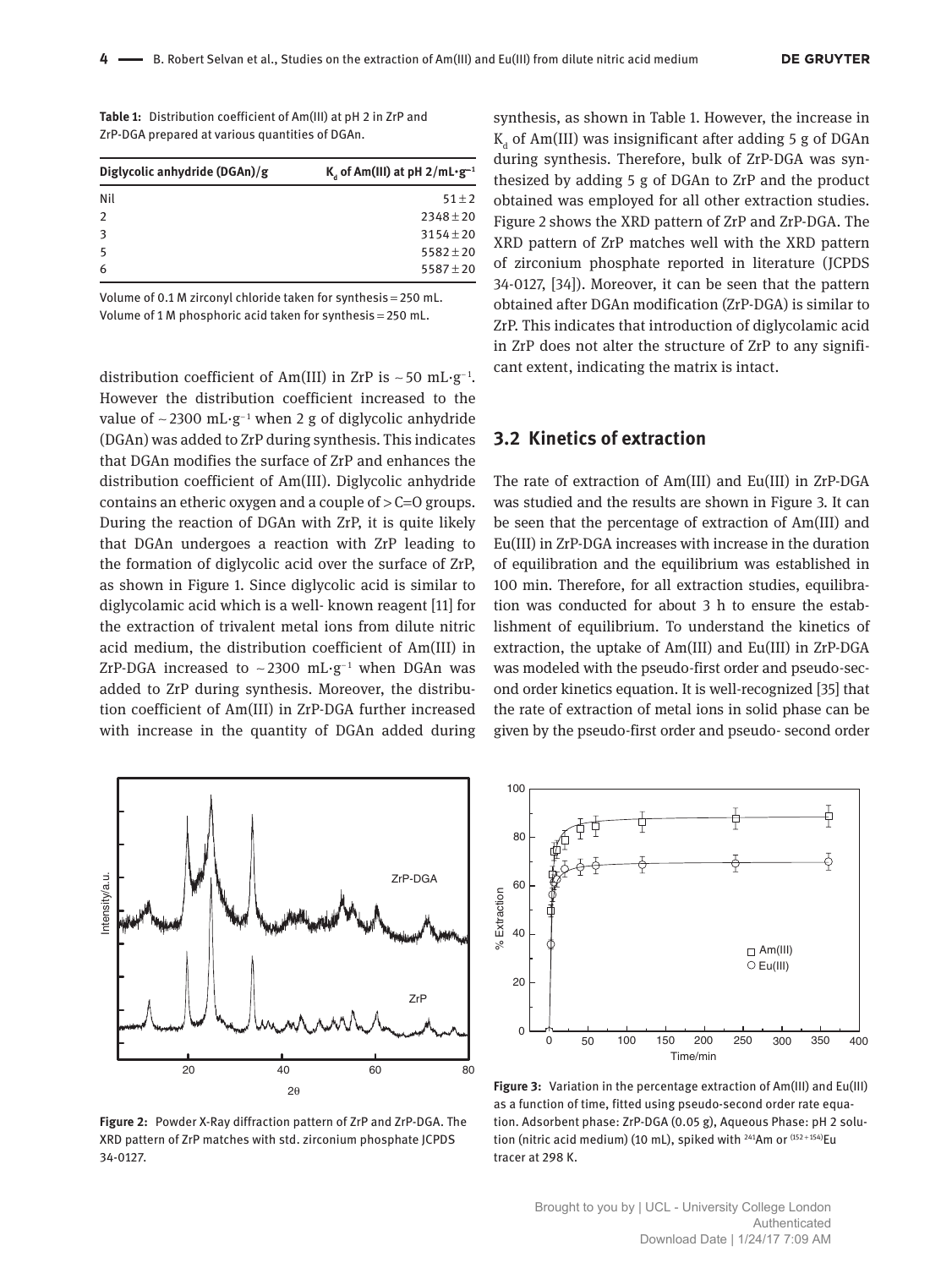rate equations of the form shown in equations 3 and equation 4, respectively.

$$
q_{t} = q_{e} \left( 1 - e^{-k_{1}t} \right) \tag{3}
$$

$$
q_{t} = \frac{q_{e}^{2}k_{2}t}{1 + q_{e}k_{2}t}
$$
 (4)

where  $q_i$  is the amount of metal ions extracted at a time t in mmoL·g<sup>−1</sup>,  $q_e$  (in mmoL·g<sup>−1</sup>) is the amount of metal ion extracted at equilibrium, and  $k_1$  and  $k_2$  are the pseudofirst order and pseudo-second order rate constants.

The extraction data shown in Figure 3 was fitted into these first-order and second order rate equations by non-linear regression. The fitting constants and the statistical parameters obtained by fitting are tabulated in Table 2. It can be seen that the  $\mathbb{R}^2$  values are more and  $\chi^2$ is low for second order fitting (i. e. equation 4). Therefore the experimental data was fitted in to second order rate equation and displayed in Figure 3. It is interesting to note from Figure 3 that the extraction of Am(III) is more as compared to Eu(III). This result is in contrast to data reported for the extraction of these trivalent metal ions in alkyl diglycolamic acid, in solvent extraction [11] mode as well as the solid phase adsorption modes [36]. The oxygen donor ligands generally extract Eu(III) more as compared to Am(III) owing to the hard-acid and soft base (HSAB) concept [37]. However, higher extraction of Am(III) over Eu(III) obtained in ZrP-DGA is not clear at present, perhaps it could be attributed to the matrix effect of ZrP. In view of the above, the pseudo-second order rate constant  $(k_2)$  obtained for the extraction of Am(III) is more as compared to Eu(III).

#### **3.3 Extraction of Am(III) and Eu(III)**

The variation in the distribution coefficient of Am(III) and Eu(III) in ZrP-DGA as a function of pH is shown in Figure 4. The data are compared with those obtained in the extraction of Am(III) and Eu(III) by diglycolamic acid impregnated chromatographic resin [36]. In addition,

**Table 2:** Pseudo-first order and pseudo-second order rate constants obtained by non-linear regression of the kinetics of extraction.

| Metal<br>ion | <b>Pseudo-first order</b>           |                |  | <b>Pseudo-second order</b>                         |                |                         |
|--------------|-------------------------------------|----------------|--|----------------------------------------------------|----------------|-------------------------|
|              | $k_{1}/min^{-1}$                    | $\mathbb{R}^2$ |  | $\chi^2$ k /L-mol <sup>-1</sup> -min <sup>-1</sup> | $\mathbb{R}^2$ | $\boldsymbol{\gamma}^2$ |
|              | Am(III) $0.33 \pm 0.03$ 0.9548 30.7 |                |  | $0.007 \pm 0.01$ 0.9943                            |                | 3.8                     |
|              | Eu(III) $0.36 \pm 0.02$ 0.9576 31.2 |                |  | $0.01 \pm 0.01$ 0.9839                             |                | 7.3                     |



**Figure 4:** Variation in the distribution coefficient of Am(III) and Eu(III) as a function of initial pH of aqueous phase. Adsorbent phase: ZrP-DGA (0.05 g), Aqueous phase: Nitric acid at various pH (10 mL), spiked with <sup>241</sup>Am or  $(152+154)$ Eu tracer at 298 K. The distribution ratio of Am (III) and Eu(III) in diglycolamic acid impregnated ADS 400 resin was taken from reference [36]. The distribution values agree with in  $\pm$ 5%.

the extraction data is also compared with the extaction of Am(III) observed in ZrP (without modification). It can be seen that the distribution trend obtained in diglycolamic acid impregnated resin (ADS 400) increased with increase of pH, as expected for the carboxylic acid functional moiety. The distribution coefficient of Am(III) observed in ZrP is much lower than those observed in ZrP-DGA. A maximum distribution coefficient of ∼ 50 mL·g− 1 is observed for the extraction of Am(III) in ZrP at pH 2. The Eu(III) distribution values in ZrP were much lower than Am(III) (not shown in Figure 4 for clarity). In contrast to these observations, the distribution coefficient of Am(III) in ZrP-DGA increases with increase of pH of aqueous phase, reaches a maximum  $\mathrm{K}_{\mathrm{d}}$  value at pH 2 followed by decrease in  $\mathrm{K}_\mathrm{d}$  values. In case of Eu(III) extraction, the maximum  $K_d$  value is obtained at pH 1.5. The reason for the increase in the distribution coefficient of these trivalents in ZrP-DGA could be due to the presence of diglycolic acid on the surface of ZrP-DGA. Since, the diglycolic acid contains a couple of carbonyl groups and an etheric oxygen atom, it is expected to exhibit high extraction of trivalent lanthanides and actinides from dilute nitric acid medium. The initial increase in the distribution coefficient of Am(III) and Eu(III) with increase of pH could be due to the increase in the dissociation of carboxylic acid present on the surface of ZrP (see Figure 1). However the fall in the distribution coefficient observed after reaching maximum is not clear at present. In addition, the  $\text{K}_{\text{d}}$  value of Am(III) is more in ZrP-DGA as compared to Eu(III) at all pH values investigated in the present study. This observation is in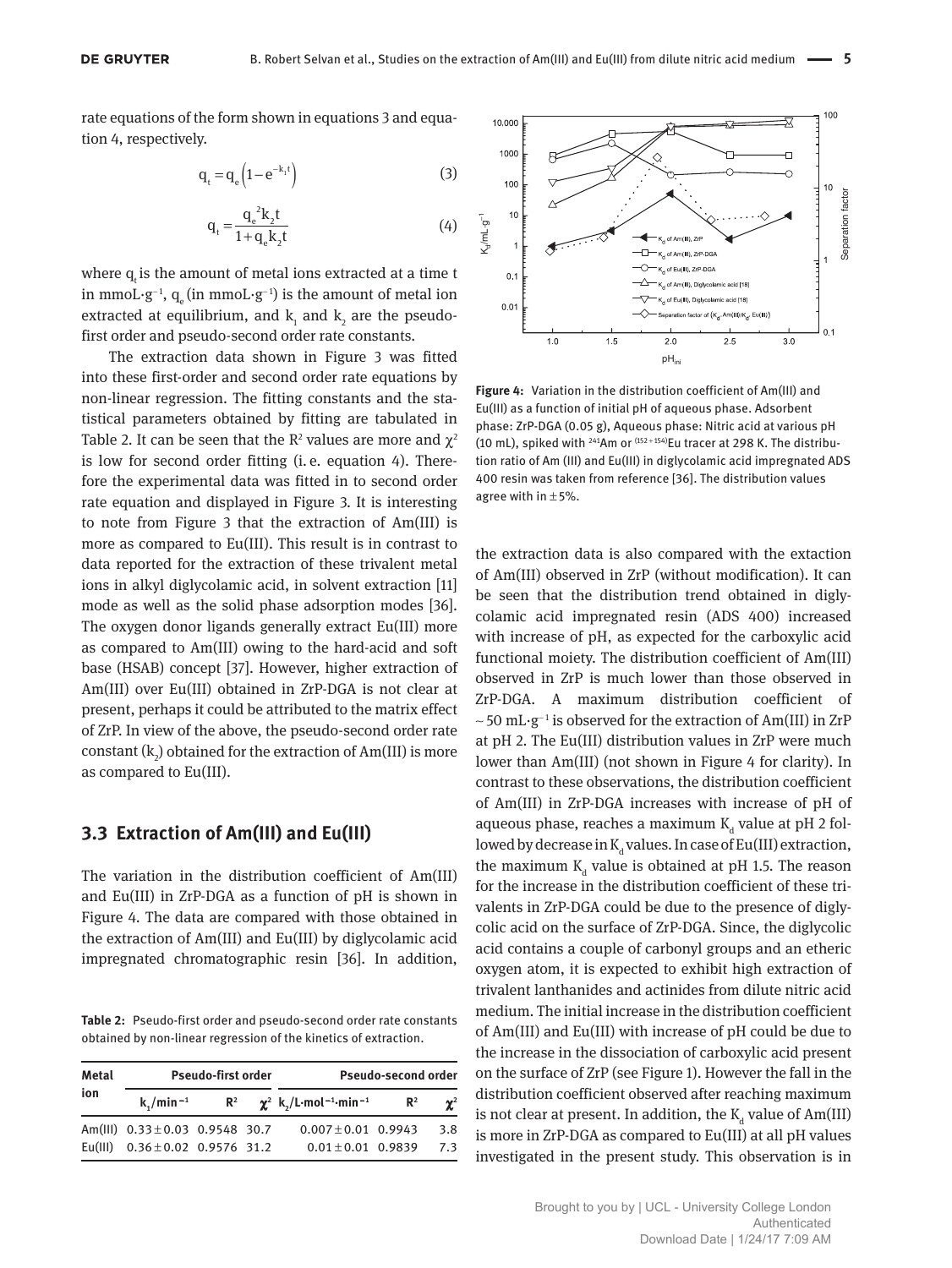contrast to the extraction trend reported for the extraction of Am(III) and Eu(III) in diglycolamic acid impregnated chromatographic resin [36] (see Figure 4). In addition, the extraction trend obtained using diglycolamic acid through solvent extraction mode [11] (not shown in the plot) resembles the extraction trend obtained in diglycolamic acid impregnated resin. Since the difference between diglycolamic acid extractant impregnated resin and ZrP-DGA is only the solid phase, the study indicates that the matrix ZrP seems to play a profound role in altering the selectivity of these trivalent metal ions. More studies are needed in this direction to bring out the importance of matrix ZrP and insights of extraction.

Figure 4 also shows the separation factor  $(K_{dAmm}/I)$  $K_{d,Eu(III)}$  of Am(III) over Eu(III) obtained at different pH values. It can be seen that the separation factor increases with increase of pH, reaches a maximum value at pH 2, followed by decrease. It is important to note that a separation factor of ∼ 25 can be obtained for the separation of Am(III) over Eu(III) at pH 2, without the need of any external complexing reagents, which is usually required for such separations.

### **3.4 Extraction isotherm**

Figure 5 shows the variation in the amount of Eu(III) extracted in ZrP-DGA (mg·g − 1) as a function of amount of Eu(III) present in aqueous phase (mg·L− 1). The extraction of Eu(III) in ZrP-DGA was carried out from pH 2 solution. It can be seen that the amount of Eu(III) extracted



**Figure 5:** Langmuir and Freundlich adsorption isotherms for the extraction of Eu(III) in ZrP-DGA. Adsorbent phase: ZrP-DGA (0.05 g), Aqueous Phase: Europium nitrate in nitric acid medium at pH 2 (10 mL), spiked with (152 + 154)Eu tracer at 298 K.

in ZrP-DGA increases with increase in the amount of Eu(III) present in aqueous phase. The experimental data obtained were fitted to Langmuir [38] or Freundlich [39] adsorption isotherms of the form given by equation 5 and 6, respectively.

$$
\mathbf{q}_{\text{sort}} = \frac{\mathbf{K}_{\text{L}} \mathbf{b} \mathbf{q}_{\text{sol}}}{1 + \mathbf{K}_{\text{L}} \mathbf{q}_{\text{sol}}}
$$
(5)

$$
\mathbf{q}_{\text{sort}} = \mathbf{K}_{\text{F}} \left[ \mathbf{q}_{\text{sol}} \right]^{\beta} \tag{6}
$$

where  $q_{sol}$  is the amount of Eu(III) present in aqueous phase at equilibrium (in mg⋅L<sup>-1</sup>),  $q_{\text{sort}}$  is the amount of metal ion loaded in ZrP-DGA at equilibrium (in mg·g− 1),  $K_{L}$  (in L·mg<sup>-1</sup>) and  $K_{F}$  (in L·mg<sup>-1</sup>) are the Langmuir and Freundlich constants, b is the apparent extraction capacity (in mg⋅g<sup>-1</sup>) and β (0 < β < 1) is a measure of heterogeneity of the sorbent [40]. The Langmuir and Freundlich constants are related to the energy of adsorption and therefore they are regarded as the measure of affinity [41] of Eu(III) ions towards ZrP-DGA. When  $\beta = 1$ , the adsorbent is said to be homogeneous and all the adsorption sites are indistinguishable with respect to energy of adsorption. From Langmuir adsorption isotherm (equation 5), it can be shown that  $q_{\rm sor}$   $\rightarrow$  b at high concentration of metal ions in aqueous phase, that is at high  $q_{sol}$  values. Non-linear regression of the experimental data using equation 5 and 6 are shown in Figure 5. The regression coefficients and  $\chi^2$  values are shown in Figure 5. From Langmuir fitting, the apparent extraction capacity of Eu(III) in ZrP-DGA was determined to be 72 mg⋅g<sup>-1</sup> at pH 2.

### **3.5 Effect of lanthanides**

Significant quantities of lanthanides are formed as fission products in the nuclear fuel [42]. These lanthanides coexist along with Am(III) since the chemical behavior of these trivalent lanthanides are similar to Am(III) [43]. The quantity of lanthanides present in the feed solution could vary from 50 mg·L− 1 to 1000 mg·L− 1 depending upon the type of fuel employed in a nuclear reactor and burn-up achieved. However, the concentration of alpha emitting Am(III) (∼ 10 mg·L− 1 to 20 mg·L− 1) present in the fuel is very small as compared to the total quantity of lanthanides. Since the concentration of nitric acid in the feed solution for lanthanide-actinide separation could vary from 0.001 M to 0.1 M, as discussed above (in Section 1), it is necessary to study the effect of the lanthanides on the distribution coefficient of Am(III) in ZrP-DGA at pH 2. For this purpose, the distribution coefficient of Am(III) was measured as a function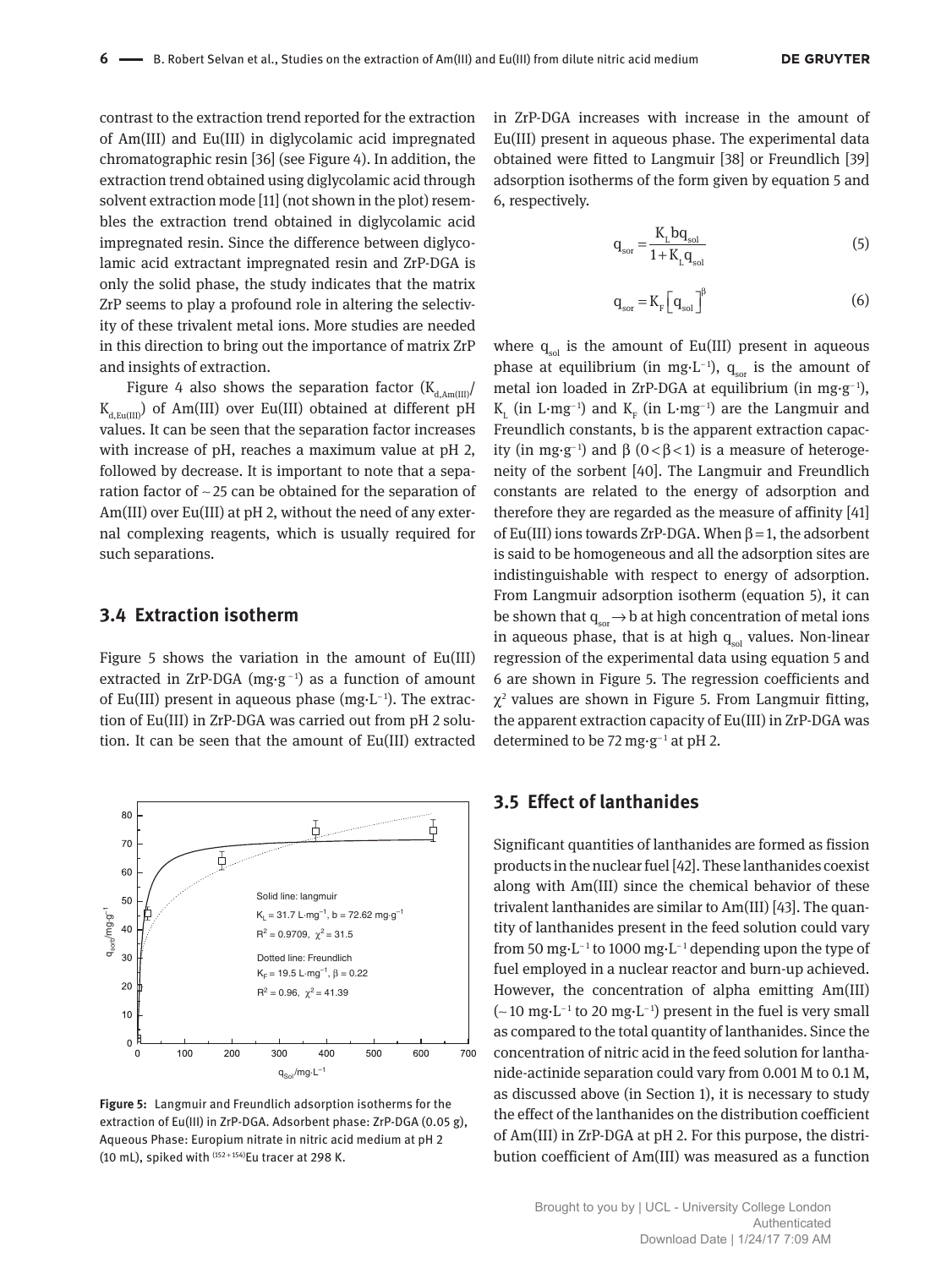of Eu(III) concentration present in aqueous phase, and Eu(III) was considered as a lanthanide representative in this case. The quantity of Eu(III) present in aqueous phase was varied from 10  $mg·L^{-1}$  to 1000 mg⋅L<sup>-1</sup>, where as the quantity of Am(III) was fixed at 10  $mg L^{-1}$  in the feed solution. The results are shown in Figure 6. It can be seen the distribution coefficient of Am(III) is not altered to any significant extent, when the quantity of Eu(III) was varied from 10 mg·L<sup>-1</sup> to 100 mg·L<sup>-1</sup>. Thereafter, the  $K_d$  of Am(III) decreased with increase in the quantity of Eu(III) in aqueous phase. The study, thus, shows that the extraction of Am(III) in ZrP-DGA is unaffected by the presence of Eu(III) to the extent of 100 mg⋅L<sup>-1</sup>.

Since the other lanthanides also coexist with Eu(III) in the feed solution, the distribution coefficient of lanthanum to dysprosium in ZrP-DGA was measured at pH 2 and the results are shown in Figure 7. It can be seen that the distribution coefficient increases from lanthanum to dysprosium. However, the distribution coefficient of Dy(III) (~3300 mL·g<sup>-1</sup>) (Figure 7) at pH 2 is lower than that of Am(III) (~ $6000$  mL·g<sup>-1</sup>) under similar conditions (Figure 4). This indicates that Am(III) can be extracted efficiently even in the presence of Dy(III).

#### **3.6 Recovery and recycling**

From the Figure 4, it was learnt that the distribution coefficient of Am(III) and Eu(III) was very low at nitric acid concentration (lower than 0.1 M). Therefore, 0.5 M nitric acid solution can be used for the recovery of Am(III) and



**Figure 6:** Variation in the distribution coefficient of Am(III) as a function of concentration of Eu(III) in aqueous phase at pH 2. Adsorbent phase: ZrP-DGA (0.05 g), Aqueous phase: Eu(III) nitrate in nitric acid medium at pH 2 (10 mL), spiked with <sup>241</sup>Am tracer at 298 K.



**Figure 7:** Distribution co-efficient of various lanthanides in ZrP-DGA at pH 2 at 298 K. Adsorbent phase: ZrP-DGA (0.05 g), Aqueous phase: lanthanide nitrate (250 mg·L− 1 ) in nitric aicid medium at pH 2 (10 mL). The initial and final concentration of lanthanides was measured using ICP- MS.

Eu(III) from the loaded ZrP-DGA. In this context, the initial extraction of Am(III) and Eu(III) in ZrP-DGA was carried out at pH 2 and the aqueous phase was separated. Then, the loaded ZrP-DGA was contacted with 0.5 M nitric acid. The radioactivity of  $241$ Am and  $(152+154)$ Eu present in the aqueous phase was determined. The recovery of Am(III) and Eu(III) in the first contact was more than 90% and near quantitative recovery (> 99%) of Am(III) and Eu(III) was achieved in three contacts of the loaded ZrP-DGA with 0.5 M nitric acid.

In order to recycle the adsorbent after stripping, the adsorbent was washed with distilled water after stripping and the distribution coefficient of Am(III) was measured again at pH 2. A  $\text{K}_{\text{d}}$  value of ~6000 mL∙g<sup>-1</sup> was obtained in this case, which compares well with the distribution coefficient of Am(III) determined before recycling. This procedure was repeated five times and the distribution coefficient of Am(III) was found to be comparable with the initial  $K_a$ value of Am(III) before recycling. Therefore, the study indicates the possibility of recovering the loaded Am(III) and Eu(III) from ZrP-DGA and shows the potential for recycling.

## **4 Conclusion**

The surface of zirconium phosphate was modified to diglycolic acid moiety by reacting zirconium phosphate with diglycolic anhydride. The resultant modified adsorbent, ZrP-DGA, was evaluated for the extraction of Am(III) and Eu(III) from dilute nitric acid medium. A maximum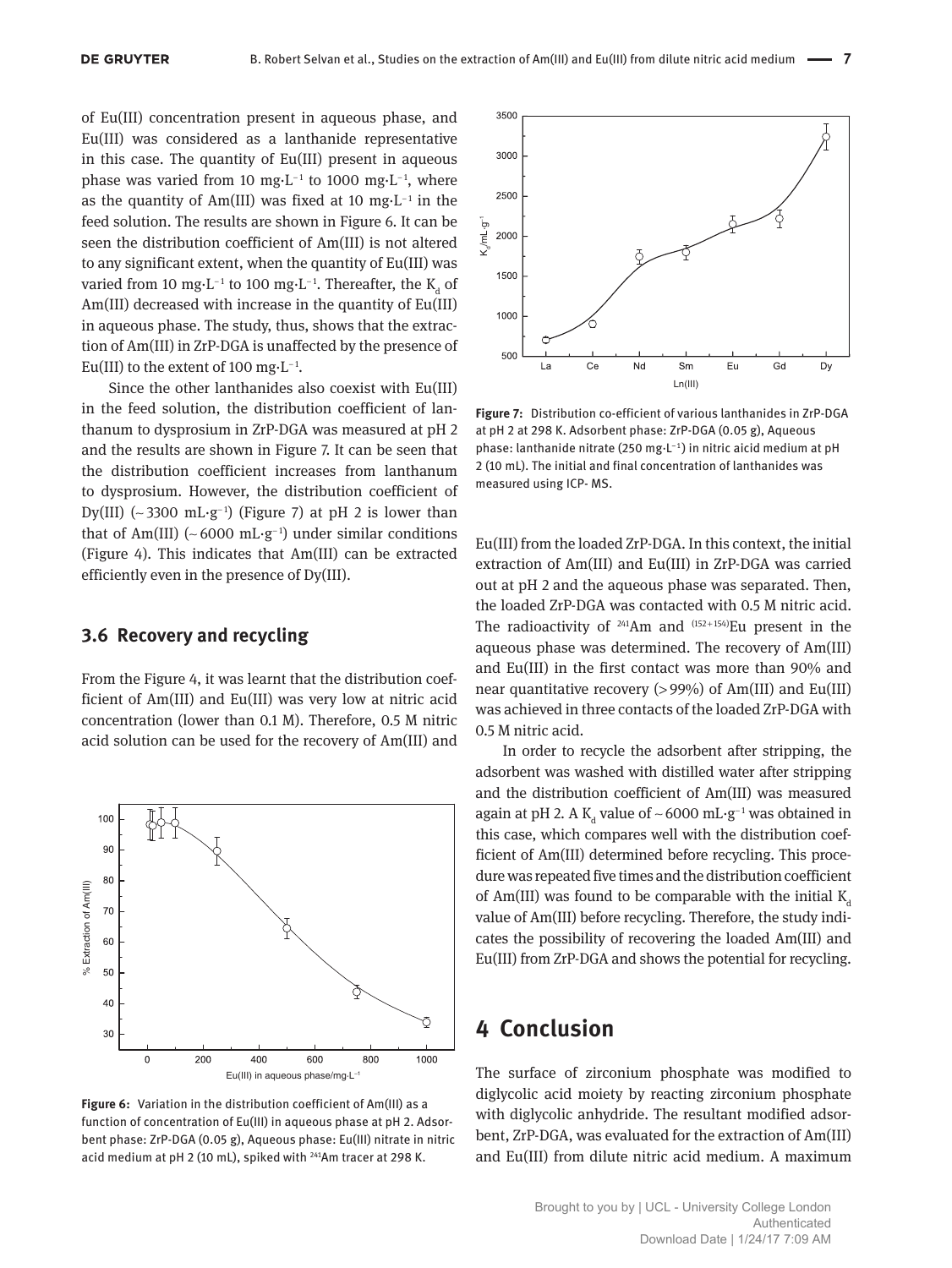distribution coefficient of ∼ 6000 mL·g− 1 for Am(III) at pH 2 and ∼ 2000 mL·g− 1 for Eu(III) at pH 1.5 was obtained. A separation factor of ∼ 25 was obtained for Am(III) over Eu(III) at pH 2. The study showed the possibility of separating Am(III) from Eu(III) without the need of any aqueous complexing reagent, which is usually employed for lanthanide-actinide separation. Rapid extraction of Am(III) and Eu(III) in the initial stages of equilibration followed by the establishment of equilibrium occurred in 100 min. The distribution coefficient of Am(III) was unaltered to any significant extent even in the presence of large amount of Eu(III) ( $\sim$ 100 mg⋅L<sup>-1</sup>) present in the feed solution at pH 2. The apparent extraction capacity of ZrP-DGA was determined to be ∼ 70 mg·g<sup>-1</sup> from Langmuir adsorption isotherm. Quantitative recovery of Am(III) and Eu(III) from the loaded ZrP-DGA was achieved in three contacts with 0.5 M nitric acid and ZrP-DGA can be recycled back for extraction. In contrast to the conventional oxygen donors, the distribution coefficient of Am(III) was higher than Eu(III) at all pH values investigated in the present study indicating the role of ZrP in altering the selectivity. More studies are needed in this direction to understand the role of matrix in the extraction of trivalent metal ions.

# **References**

- 1. Mckay, H. A. C., Miles, J. H., Swanson., J. L.: The PUREX process. In: W. W. Schulz, J. D. Navratil, K. P. Bender, (Eds.) Science and Technology of Tributyl Phosphate. Vol.III CRC Press, Boca Raton, FL (1990).
- 2. Safety and environmental aspects of partitioning and transmutation of actinides and fission products, IAEA-TECDOC-783. Proceedings of a Technical Committee meeting held in Vienna, 29 November-2 December (1993).
- 3. Assessment of partitioning processes for transmutation of actinides, IAEA TECDOC CD series, IAEA-TECDOC-CD-1648 (2010).
- 4. Baetsle, L. H.: A comparative systems-analysis approach on fuel cycles with partitioning and transmutation. The Fourth International Information Exchange Meeting on Actinide and Fission Product Partitioning and Transmutation. 45 (1996).
- 5. Raj, K., Prasad, K. K., Bansal, N. K.: Radioactive waste management practices in India. Nucl. Eng. Des. **236**, 914 (2006).
- 6. Saaty, T. L., Gholamnezhad, H.: High-level nuclear waste management: analysis of options. Environ. Plan. B. **9**, 181 (1982).
- 7. Michael, D. L., Phillip, L. B., Jeffrey, C. E.: Hazardous waste management. 2nd Ed., Waveland Press, INC, Long Grove, Illinois (2010).
- 8. Stephane, G., Abdelouas, A., Louise, J. C., Ebert, W. L., Ferrand, K., Geisler, T., Harrison, M. T, Inagaki, Y., Mitsui, S., Mueller, K. T., Marra, J. C.: An international initiative on long-term behavior of high-level nuclear waste glass. Mater. Tod. **16**, 243 (2013).
- 9. Modolo, G., Vijgen, H., Serrano, P. D., Christiansen, B., Malmbeck, R., Sorel, C., Baron, P.: DIAMEX counter-current extraction

process for recovery of trivalent actinides from simulated high active concentrate. Sep. Sci. Technol. **42**, 439 (2007).

- 10. Antony, M. P., Kumaresan, R., Suneesh, A. S., Rajeswari, S., Robertselvan, B., Sukumaran, V., Manivannan, R., Syamala, K. V., Venkatesan, K. A., Srinivasan, T. G., Vasudeva Rao, P. R.: Development of a CMPO based extraction process for partitioning of minor actinides and demonstration with genuine fast reactor fuel solution (155 GWd/Te). Radiochim. Acta **99**, 207 (2011).
- 11. Suneesh, A. S., Venkatesan, K. A., Syamala, K. V., Antony, M. P., Vasudeva Rao, P. R.: Mutual separation of americium (III) and europium (III) using glycolamic acid and thioglycolamic acid. Radiochim. Acta **100**, 425 (2012).
- 12. Suneesh, A. S., Kumaresan, R., Rajeswari, S., Prasant Kumar Nayak, Syamala, K. V., Venkatesan, K. A., Antony, M. P., Vasudeva Rao, P. R.: Development and demonstration of americium (III)-europium (III) separation using diglycolamic acid. Sep. Sci. Tech. **48**, 1998 (2013).
- 13. Nayak, P. K., Kumaresan, R., Venkatesan, K. A., Antony, M. P., Vasudeva Rao, P. R.: A new method for partitioning of trivalent actinides from high-level liquid waste. Sep. Sci. Tech. **48**, 1409 (2013).
- 14. Yang, D., Zheng, Z., Liu, H., Zhu, H., Ke, X., Xu, Y., Wu, D., Sun, Y.: Layered titanate nanofibers as efficient adsorbents for removal of toxic radioactive and heavy metal ions from water. J.Phy. Chem.C. **112**, 16275 (2008).
- 15. Ebner, A. D., Ritter, J. A., Navratil, J. D.: Adsorption of cesium, strontium, and cobalt ions on magnetite and a magnetite-silica composite. I & EC research. **40**, 1615 (2001).
- 16. Donald, I. W.: Waste immobilization in glass and ceramic based hosts: radioactive, toxic and hazardous wastes. John Wiley & Sons, West Sussex, United Kingdom (2010).
- 17. Beall, George, H., Hermann, L. R.: Highly refractory glass-ceramics suitable for incorporating radioactive wastes. U.S. Patent No. 4,314, 909 (9 Feb. 1982).
- 18. Tuthill, E. J., Weth, G. G., Emma, L. C., Strickland, G., Hatch, L. P.: Phosphate glass process for disposal of high level radioactive wastes. Ind. Eng. Chem. Proc. Des. Dev. **6**, 314 (1967).
- 19. Clearfield, A., Thakur, D. S.: Zirconium and titanium phosphates as catalysts: a review. Appl. Catal. **26**, 1 (1986).
- 20. Clearfield A.: Recent advances in metal phosphonate chemistry. Curr. Opin. Solid State Mater. Sci. **1**, 268 (1996).
- 21. Clearfield, A., Diaz, A.: Zirconium Phosphate nano particles and their extraordinary properties. Tailor. Organ. Inorgan. Mater. **1**, 44 (2015).
- 22. Mimura, H., Lehto, J., Harjula, R.: Selective removal of cesium from simulated high-level liquid wastes by insoluble ferrocyanides. J. Nucl. Sci. Technol. **34**, 607 (1997).
- 23. Moon, J. K., Kim, K. W., Jung, C. H., Shul, Y. G., Lee, E. H.: Preparation of organic-inorganic composite adsorbent beads for removal of radionuclides and heavy metal ions. J. Radioanal. Nucl. Chem. **246**, 299 (2000).
- 24. Osmanlioglu, A. E.: Treatment of radioactive liquid waste by sorption on natural zeolite in Turkey. J. Hazard. Mater. **137**, 332 (2006).
- 25. Chakraborty, R., Bhattacharaya, K., Chattopadhyay, P.: Nanostructured zirconium phosphate as ion exchanger: synthesis, size dependent property and analytical application in radiochemical separation. Appl. Radiat. Isot. **85**, 34, (2014).